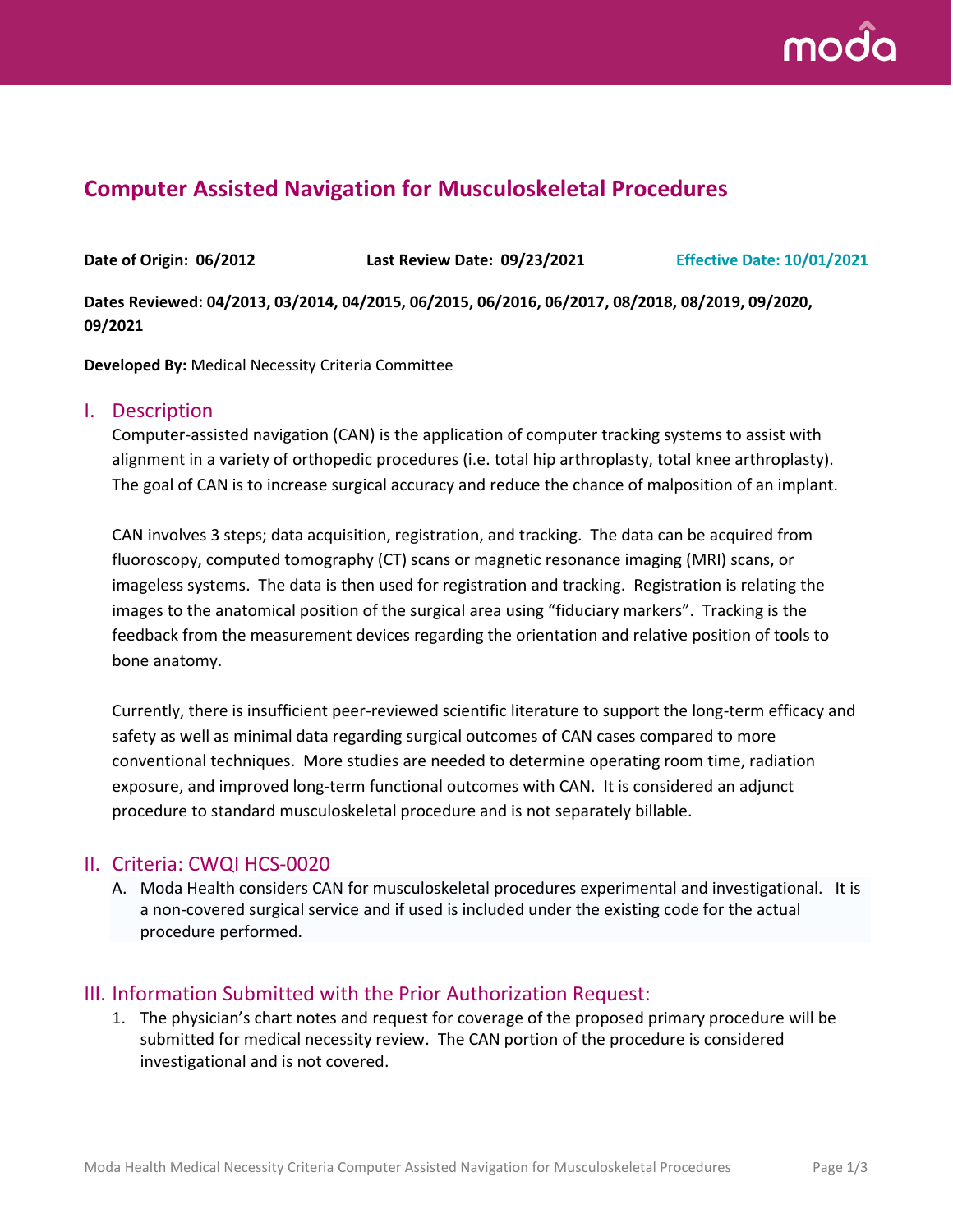## IV. CPT or HCPC codes NOT covered:

| <b>Codes</b> | <b>Description</b>                                                                                                               |
|--------------|----------------------------------------------------------------------------------------------------------------------------------|
| 20985        | Computer-assisted surgical navigation procedure for musculoskeletal procedures, image-less                                       |
| 0054T        | Computer-assisted musculoskeletal surgical navigation orthopedic procedure, with image-<br>guidance based on fluoroscopic images |
| 0055T        | Computer-assisted musculoskeletal surgical navigation orthopedic procedure with image-<br>guidance based on CT/MRI images        |

## V. Annual Review History

| <b>Review Date</b> | <b>Revisions</b>                                            | <b>Effective Date</b> |
|--------------------|-------------------------------------------------------------|-----------------------|
| 04/2013            | Annual Review: Added table with review date, revisions, and | 04/24/2013            |
|                    | effective date.                                             |                       |
| 03/2014            | Annual Review: No changes                                   | 04/03/2014            |
| 04/2015            | <b>Annual Review:</b>                                       | 06/24/2015            |
| 06/2016            | Annual Review: No changes                                   | 06/29/2016            |
| 06/2017            | Annual Review: No change; updated to new template           | 06/28/2017            |
| 08/2018            | Annual Review: Minor wording changes                        | 08/22/2018            |
| 08/2019            | Annual Review: Removed deleted codes                        | 09/01/2019            |
| 09/2020            | Annual Review: Grammar changes. No content change           | 10/01/2020            |
| 09/2021            | Annual Review: No changes                                   | 10/01/2021            |

### VI. References

- 1. [Novak EJ,](http://www.ncbi.nlm.nih.gov/pubmed?term=Novak%20EJ%5BAuthor%5D&cauthor=true&cauthor_uid=17974880) [Silverstein MD,](http://www.ncbi.nlm.nih.gov/pubmed?term=Silverstein%20MD%5BAuthor%5D&cauthor=true&cauthor_uid=17974880) [Bozic KJ.](http://www.ncbi.nlm.nih.gov/pubmed?term=Bozic%20KJ%5BAuthor%5D&cauthor=true&cauthor_uid=17974880) The cost-effectiveness of computer-assisted navigation in total knee arthroplasty. [J Bone Joint Surg Am.](http://www.ncbi.nlm.nih.gov/pubmed/17974880) 2007 Nov;89(11):2389-97.
- 2. Seon JK, Song EK, Yoon TR, et al. Comparison of functional results with navigation-assisted minimally invasive and conventional techniques in bilateral total knee arthroplasty. Comput Aided Surgery. 2007 May;12(3):189-93.
- 3. [Quack VM,](http://www.ncbi.nlm.nih.gov/pubmed?term=Quack%20VM%5BAuthor%5D&cauthor=true&cauthor_uid=22718583) [Kathrein S,](http://www.ncbi.nlm.nih.gov/pubmed?term=Kathrein%20S%5BAuthor%5D&cauthor=true&cauthor_uid=22718583) [Rath B,](http://www.ncbi.nlm.nih.gov/pubmed?term=Rath%20B%5BAuthor%5D&cauthor=true&cauthor_uid=22718583) [Tingart M,](http://www.ncbi.nlm.nih.gov/pubmed?term=Tingart%20M%5BAuthor%5D&cauthor=true&cauthor_uid=22718583) [Lüring C.](http://www.ncbi.nlm.nih.gov/pubmed?term=L%C3%BCring%20C%5BAuthor%5D&cauthor=true&cauthor_uid=22718583) Computer-assisted navigation in total knee arthroplasty: a review of literature. [Biomed Tech \(Berl\).](http://www.ncbi.nlm.nih.gov/pubmed?term=Quack%20VM%5BAuthor%5D&cauthor=true&cauthor_uid=22718583) 2012 May 30;0(0):1-7. doi: 10.1515/bmt-2011-0096.
- 4. Reininga IH, Wagenmakers R, van den Akker-Scheek I, et al. Effectiveness of computer-navigated minimally invasive total hip surgery compared to conventional total hip arthroplasty: design of a randomized controlled trial. BMC Musculoskelet Disord. 2007 Jan 11; 8:4.
- 5. [Hoffart HE,](http://www.ncbi.nlm.nih.gov/pubmed?term=Hoffart%20HE%5BAuthor%5D&cauthor=true&cauthor_uid=22323685) [Langenstein E,](http://www.ncbi.nlm.nih.gov/pubmed?term=Langenstein%20E%5BAuthor%5D&cauthor=true&cauthor_uid=22323685) [Vasak N.](http://www.ncbi.nlm.nih.gov/pubmed?term=Vasak%20N%5BAuthor%5D&cauthor=true&cauthor_uid=22323685) A prospective study comparing the functional outcome of computer-assisted and conventional total knee replacement. [J Bone Joint Surg Br.](http://www.ncbi.nlm.nih.gov/pubmed/22323685) 2012 Feb;94(2):194-9
- 6. [Huang TW,](http://www.ncbi.nlm.nih.gov/pubmed?term=Huang%20TW%5BAuthor%5D&cauthor=true&cauthor_uid=21776572) [Hsu WH,](http://www.ncbi.nlm.nih.gov/pubmed?term=Hsu%20WH%5BAuthor%5D&cauthor=true&cauthor_uid=21776572) [Peng KT,](http://www.ncbi.nlm.nih.gov/pubmed?term=Peng%20KT%5BAuthor%5D&cauthor=true&cauthor_uid=21776572) [Hsu RW,](http://www.ncbi.nlm.nih.gov/pubmed?term=Hsu%20RW%5BAuthor%5D&cauthor=true&cauthor_uid=21776572) [Weng YJ,](http://www.ncbi.nlm.nih.gov/pubmed?term=Weng%20YJ%5BAuthor%5D&cauthor=true&cauthor_uid=21776572) [Shen WJ.](http://www.ncbi.nlm.nih.gov/pubmed?term=Shen%20WJ%5BAuthor%5D&cauthor=true&cauthor_uid=21776572) Total knee arthroplasty with use of computer-assisted navigation compared with conventional guiding systems in the same patient: radiographic results in Asian patients. [J Bone Joint Surg Am.](http://www.ncbi.nlm.nih.gov/pubmed/21776572) 2011 Jul 6;93(13):1197-202